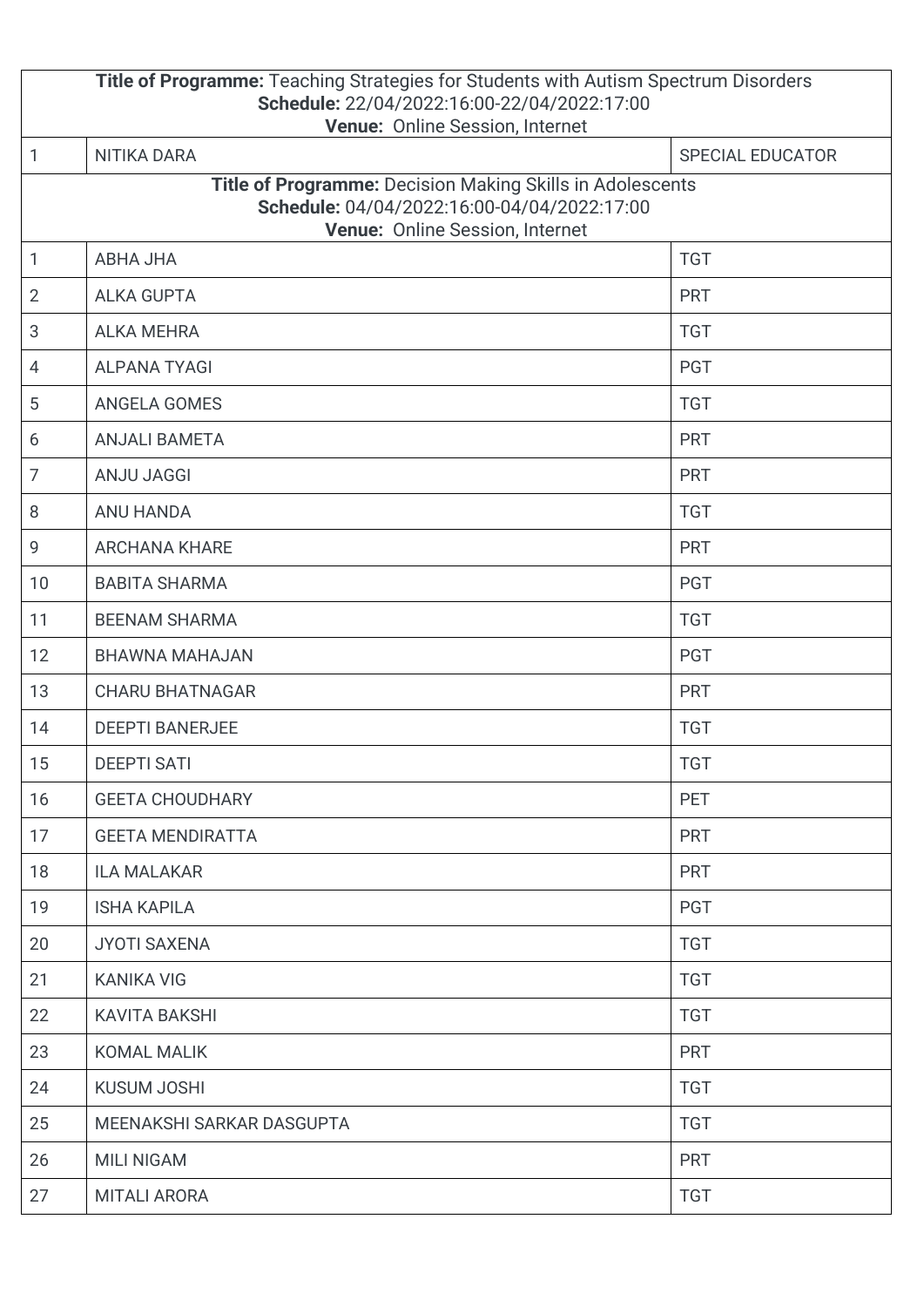| 28 | <b>MOHINI SHARMA</b>    | <b>PRT</b>            |
|----|-------------------------|-----------------------|
| 29 | <b>NAMITA SHUKLA</b>    | <b>TGT</b>            |
| 30 | <b>NEEMA BHATT</b>      | <b>TGT</b>            |
| 31 | <b>NEHA SINGHAL</b>     | <b>TGT</b>            |
| 32 | NIBEDITA DAS            | <b>OTHER</b>          |
| 33 | <b>NIDHI ARORA</b>      | <b>VICE PRINCIPAL</b> |
| 34 | NIDHI MEHTA             | <b>PET</b>            |
| 35 | NIDHI SRIVASTAVA        | <b>PRT</b>            |
| 36 | PAYAL MAHAJAN           | <b>PRT</b>            |
| 37 | <b>PAYEL KHASNOBIS</b>  | <b>PRT</b>            |
| 38 | POOJA SHARMA            | <b>TGT</b>            |
| 39 | POONAM VARSHNEY         | <b>TGT</b>            |
| 40 | PRATIBHA BHATI          | <b>TGT</b>            |
| 41 | PRAVEENA PRAYAG SOLANKI | <b>TGT</b>            |
| 42 | PREETI AGARWAL          | <b>PRT</b>            |
| 43 | PRITI AGARWAL           | <b>PRT</b>            |
| 44 | PRITI AGARWAL           | <b>PGT</b>            |
| 45 | PRIYANKA GROVER         | <b>PRT</b>            |
| 46 | <b>RADHA BISHT</b>      | <b>TGT</b>            |
| 47 | RADHIKA KWATRA          | <b>TGT</b>            |
| 48 | <b>RASHMI SINHA</b>     | <b>PGT</b>            |
| 49 | <b>REETU</b>            | <b>TGT</b>            |
| 50 | <b>RITU SHARMA</b>      | <b>PRT</b>            |
| 51 | <b>RUCHI PANDE</b>      | <b>PRT</b>            |
| 52 | <b>SANCHI SINGHAL</b>   | <b>PRT</b>            |
| 53 | SANGEETA JAISWAL        | <b>PGT</b>            |
| 54 | <b>SHALVI GUPTA</b>     | <b>TGT</b>            |
| 55 | SHERIN JOSEPH           | <b>TGT</b>            |
| 56 | <b>SHIKHA VIG</b>       | <b>PRT</b>            |
| 57 | <b>SHIPRA BHATNAGAR</b> | <b>PRT</b>            |
| 58 | SHUBHI GOEL             | <b>TGT</b>            |
| 59 | <b>SONIA DAS</b>        | <b>PRT</b>            |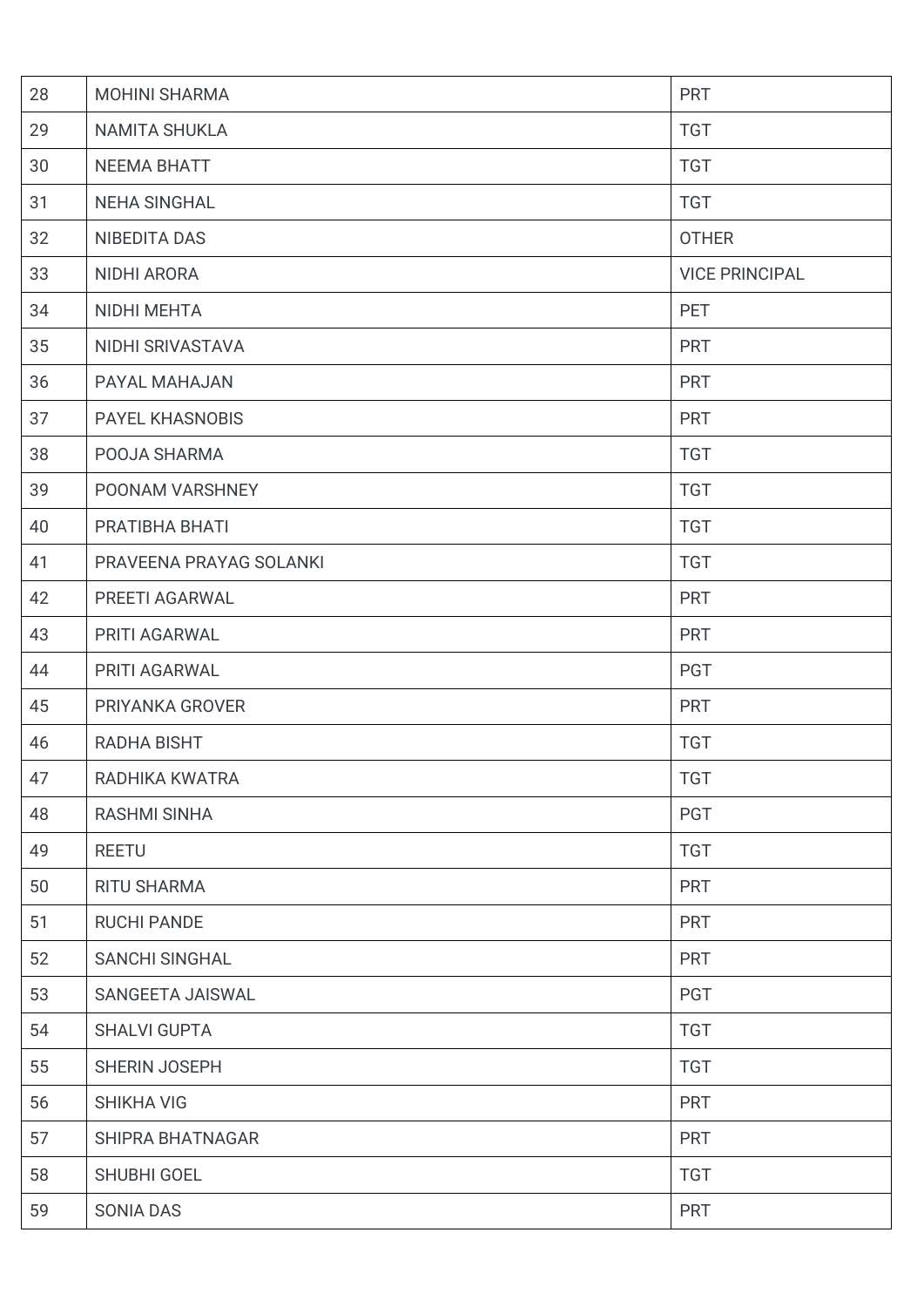| 60             | <b>SONIA TANEJA</b>                                                                                                              | <b>PRT</b> |
|----------------|----------------------------------------------------------------------------------------------------------------------------------|------------|
| 61             | <b>SUSHMA SAINI</b>                                                                                                              | <b>TGT</b> |
| 62             | <b>SWATI AGARWAL</b>                                                                                                             | <b>TGT</b> |
| 63             | VANDANA SHARMA                                                                                                                   | <b>PGT</b> |
| 64             | <b>VINITA SINGH</b>                                                                                                              | <b>PRT</b> |
|                | Title of Programme: Community Outreach Program<br>Schedule: 18/04/2022:16:00-18/04/2022:17:00<br>Venue: Online Session, Internet |            |
| $\mathbf{1}$   | <b>ABHA JHA</b>                                                                                                                  | <b>TGT</b> |
| $\overline{2}$ | <b>ALKA GUPTA</b>                                                                                                                | <b>PRT</b> |
| $\mathbf{3}$   | <b>ALKA MEHRA</b>                                                                                                                | <b>TGT</b> |
| $\overline{4}$ | <b>ALPANA TYAGI</b>                                                                                                              | <b>PGT</b> |
| $\overline{5}$ | ANGELA GOMES                                                                                                                     | <b>TGT</b> |
| 6              | <b>ANJALI BAMETA</b>                                                                                                             | <b>PRT</b> |
| $\overline{7}$ | <b>ANJU JAGGI</b>                                                                                                                | <b>PRT</b> |
| $\,8\,$        | ANU HANDA                                                                                                                        | <b>TGT</b> |
| $\overline{9}$ | <b>ARCHANA KHARE</b>                                                                                                             | <b>PRT</b> |
| 10             | <b>BABITA SHARMA</b>                                                                                                             | <b>PGT</b> |
| 11             | <b>BEENAM SHARMA</b>                                                                                                             | <b>TGT</b> |
| 12             | BHAWNA MAHAJAN                                                                                                                   | <b>PGT</b> |
| 13             | <b>CHARU BHATNAGAR</b>                                                                                                           | <b>PRT</b> |
| 14             | <b>DEEPTI BANERJEE</b>                                                                                                           | <b>TGT</b> |
| 15             | <b>DEEPTI SATI</b>                                                                                                               | <b>TGT</b> |
| 16             | <b>GEETA CHOUDHARY</b>                                                                                                           | <b>PET</b> |
| 17             | <b>GEETA MENDIRATTA</b>                                                                                                          | <b>PRT</b> |
| 18             | <b>ILA MALAKAR</b>                                                                                                               | <b>PRT</b> |
| 19             | <b>ISHA KAPILA</b>                                                                                                               | <b>PGT</b> |
| 20             | <b>JYOTI SAXENA</b>                                                                                                              | <b>TGT</b> |
| 21             | <b>KANIKA VIG</b>                                                                                                                | <b>TGT</b> |
| 22             | <b>KAVITA BAKSHI</b>                                                                                                             | <b>TGT</b> |
| 23             | <b>KOMAL MALIK</b>                                                                                                               | <b>PRT</b> |
| 24             | <b>KUSUM JOSHI</b>                                                                                                               | <b>TGT</b> |
| 25             | MAMTA JOHRI                                                                                                                      | <b>TGT</b> |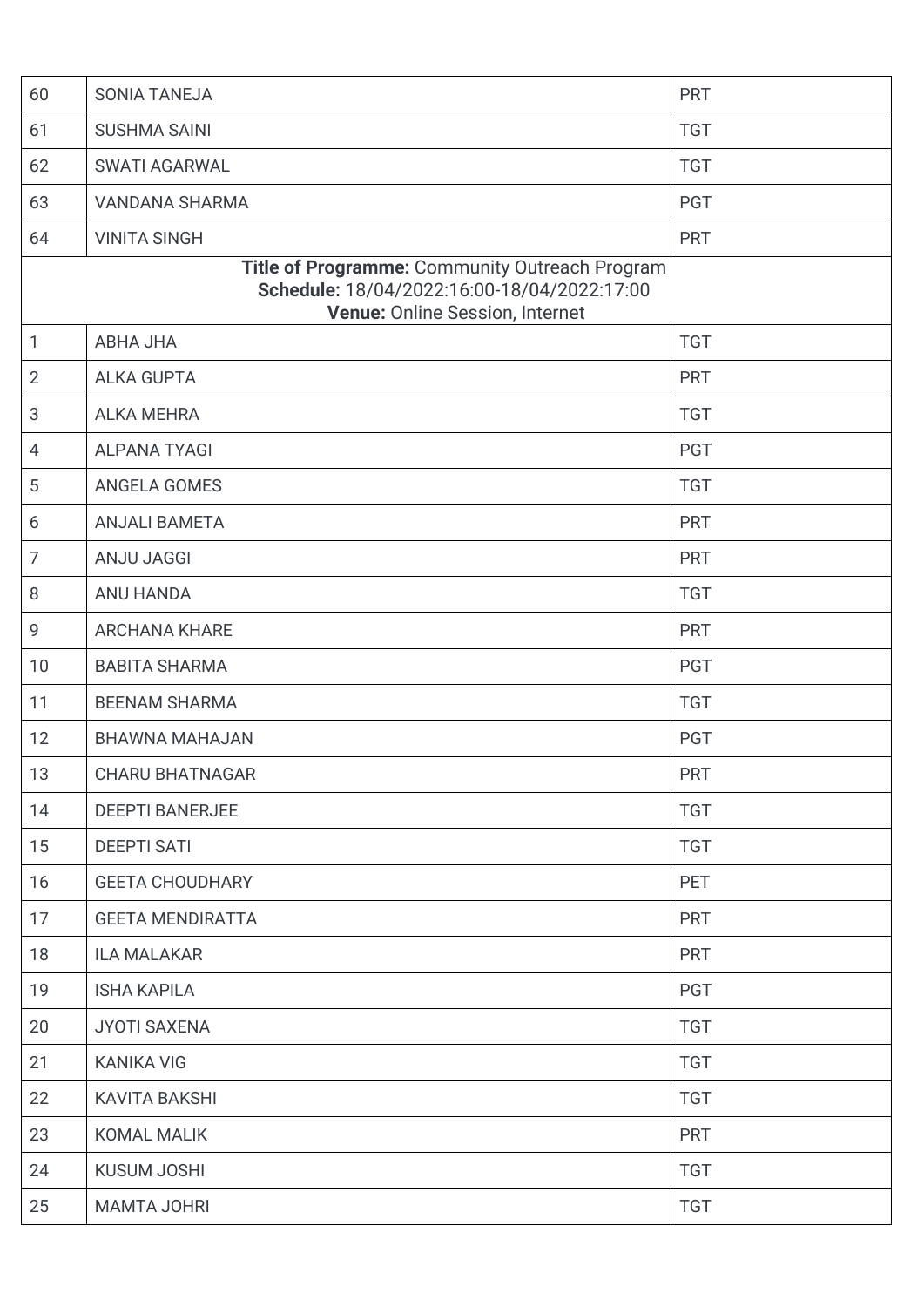| 26 | MEENAKSHI SARKAR DASGUPTA | <b>TGT</b>              |
|----|---------------------------|-------------------------|
| 27 | <b>MILI NIGAM</b>         | <b>PRT</b>              |
| 28 | <b>MITALI ARORA</b>       | <b>TGT</b>              |
| 29 | <b>MOHINI SHARMA</b>      | <b>PRT</b>              |
| 30 | <b>NAMITA SHUKLA</b>      | <b>TGT</b>              |
| 31 | <b>NEEMA BHATT</b>        | <b>TGT</b>              |
| 32 | <b>NEHA SINGHAL</b>       | <b>TGT</b>              |
| 33 | NIBEDITA DAS              | <b>OTHER</b>            |
| 34 | <b>NIDHI ARORA</b>        | <b>VICE PRINCIPAL</b>   |
| 35 | NIDHI MEHTA               | <b>PET</b>              |
| 36 | NIDHI SRIVASTAVA          | <b>PRT</b>              |
| 37 | NITIKA DARA               | <b>SPECIAL EDUCATOR</b> |
| 38 | PAYAL MAHAJAN             | <b>PRT</b>              |
| 39 | <b>PAYEL KHASNOBIS</b>    | <b>PRT</b>              |
| 40 | POOJA SHARMA              | <b>TGT</b>              |
| 41 | POONAM VARSHNEY           | <b>TGT</b>              |
| 42 | PRATIBHA BHATI            | <b>TGT</b>              |
| 43 | PRAVEENA PRAYAG SOLANKI   | <b>TGT</b>              |
| 44 | PREETI AGARWAL            | <b>PRT</b>              |
| 45 | PRITI AGARWAL             | <b>PGT</b>              |
| 46 | PRIYANKA GROVER           | <b>PRT</b>              |
| 47 | RADHA BISHT               | <b>TGT</b>              |
| 48 | RADHIKA KWATRA            | <b>TGT</b>              |
| 49 | <b>RASHMI SINHA</b>       | <b>PGT</b>              |
| 50 | <b>REETU</b>              | <b>TGT</b>              |
| 51 | <b>RITU SHARMA</b>        | <b>PRT</b>              |
| 52 | <b>RUCHI PANDE</b>        | <b>PRT</b>              |
| 53 | <b>SANCHI SINGHAL</b>     | <b>PRT</b>              |
| 54 | SANGEETA JAISWAL          | <b>PGT</b>              |
| 55 | <b>SHALVI GUPTA</b>       | <b>TGT</b>              |
| 56 | SHERIN JOSEPH             | <b>TGT</b>              |
| 57 | <b>SHIKHA VIG</b>         | <b>PRT</b>              |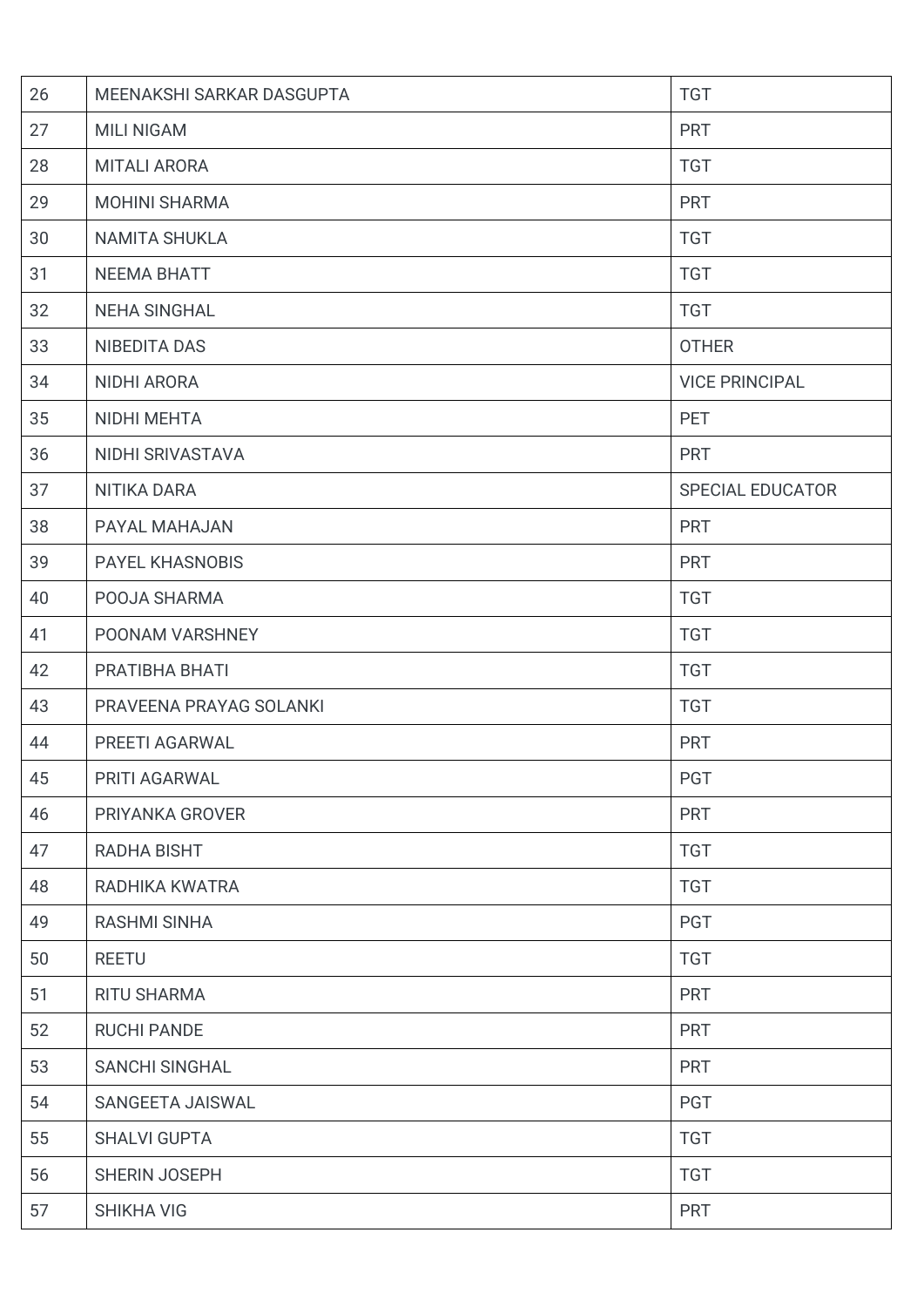| 58             | <b>SHIPRA BHATNAGAR</b>                                                                                                                       | <b>PRT</b> |
|----------------|-----------------------------------------------------------------------------------------------------------------------------------------------|------------|
| 59             | SHUBHI GOEL                                                                                                                                   | <b>TGT</b> |
| 60             | <b>SONAL NIGAM</b>                                                                                                                            | <b>TGT</b> |
| 61             | <b>SONIA DAS</b>                                                                                                                              | <b>PRT</b> |
| 62             | <b>SONIA TANEJA</b>                                                                                                                           | <b>PRT</b> |
| 63             | <b>SUSHMA SAINI</b>                                                                                                                           | <b>TGT</b> |
| 64             | <b>SWATI AGARWAL</b>                                                                                                                          | <b>TGT</b> |
| 65             | VANDANA SHARMA                                                                                                                                | <b>PGT</b> |
| 66             | <b>VINITA SINGH</b>                                                                                                                           | <b>PRT</b> |
|                | Title of Programme: Setting Outcomes in Teaching - Learning<br>Schedule: 20/04/2022:15:00-20/04/2022:16:00<br>Venue: Online Session, Internet |            |
| $\mathbf{1}$   | <b>ABHA JHA</b>                                                                                                                               | <b>TGT</b> |
| $\overline{2}$ | <b>ALKA GUPTA</b>                                                                                                                             | <b>PRT</b> |
| $\sqrt{3}$     | <b>ALKA MEHRA</b>                                                                                                                             | <b>TGT</b> |
| 4              | <b>ALPANA TYAGI</b>                                                                                                                           | <b>PGT</b> |
| 5              | ANGELA GOMES                                                                                                                                  | <b>TGT</b> |
| 6              | <b>ANJALI BAMETA</b>                                                                                                                          | <b>PRT</b> |
| $\overline{7}$ | <b>ANJU JAGGI</b>                                                                                                                             | <b>PRT</b> |
| 8              | <b>ANU HANDA</b>                                                                                                                              | <b>TGT</b> |
| 9              | <b>BABITA SHARMA</b>                                                                                                                          | PGT        |
| 10             | <b>BEENAM SHARMA</b>                                                                                                                          | <b>TGT</b> |
| 11             | BHAWNA MAHAJAN                                                                                                                                | <b>PGT</b> |
| 12             | <b>CHARU BHATNAGAR</b>                                                                                                                        | <b>PRT</b> |
| 13             | <b>DEEPTI BANERJEE</b>                                                                                                                        | <b>TGT</b> |
| 14             | <b>DEEPTI SATI</b>                                                                                                                            | <b>TGT</b> |
| 15             | <b>GEETA CHOUDHARY</b>                                                                                                                        | <b>PET</b> |
| 16             | <b>GEETA MENDIRATTA</b>                                                                                                                       | <b>PRT</b> |
| 17             | <b>ILA MALAKAR</b>                                                                                                                            | <b>PRT</b> |
| 18             | <b>ISHA KAPILA</b>                                                                                                                            | <b>PGT</b> |
| 19             | <b>JYOTI SAXENA</b>                                                                                                                           | <b>TGT</b> |
| 20             | <b>KANIKA VIG</b>                                                                                                                             | <b>TGT</b> |
| 21             | <b>KAVITA BAKSHI</b>                                                                                                                          | <b>TGT</b> |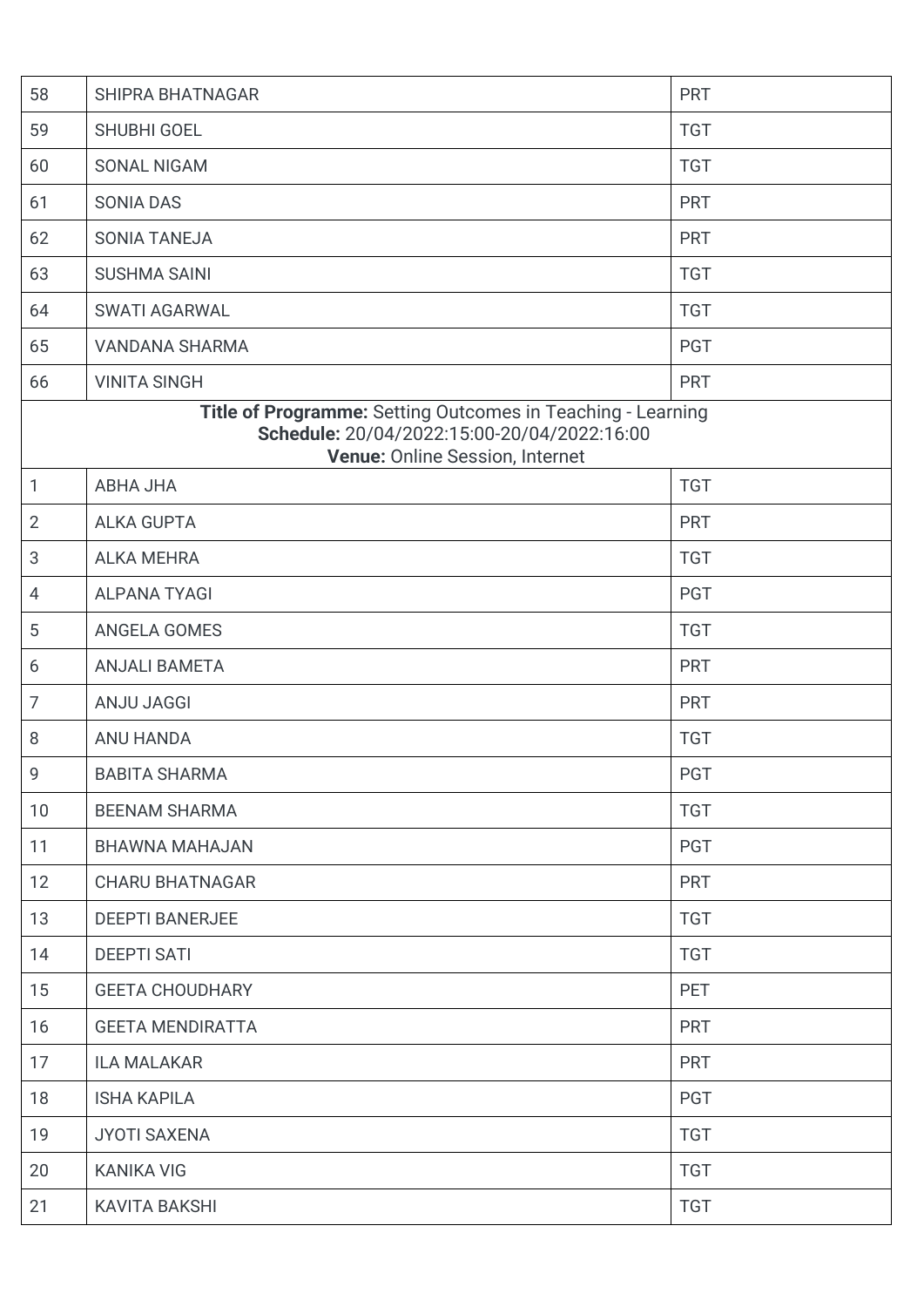| 22 | <b>KOMAL MALIK</b>        | <b>PRT</b>              |
|----|---------------------------|-------------------------|
| 23 | <b>KUSUM JOSHI</b>        | <b>TGT</b>              |
| 24 | <b>MAMTA JOHRI</b>        | <b>TGT</b>              |
| 25 | MEENAKSHI SARKAR DASGUPTA | <b>TGT</b>              |
| 26 | <b>MILI NIGAM</b>         | <b>PRT</b>              |
| 27 | <b>MITALI ARORA</b>       | <b>TGT</b>              |
| 28 | <b>MOHINI SHARMA</b>      | <b>PRT</b>              |
| 29 | <b>NAMITA SHUKLA</b>      | <b>TGT</b>              |
| 30 | <b>NEEMA BHATT</b>        | <b>TGT</b>              |
| 31 | <b>NEHA SINGHAL</b>       | <b>TGT</b>              |
| 32 | NIBEDITA DAS              | <b>OTHER</b>            |
| 33 | NIDHI ARORA               | <b>VICE PRINCIPAL</b>   |
| 34 | NIDHI MEHTA               | <b>PET</b>              |
| 35 | NIDHI SRIVASTAVA          | <b>PRT</b>              |
| 36 | NITIKA DARA               | <b>SPECIAL EDUCATOR</b> |
| 37 | PAYAL MAHAJAN             | <b>PRT</b>              |
| 38 | PAYEL KHASNOBIS           | <b>PRT</b>              |
| 39 | POOJA SHARMA              | <b>TGT</b>              |
| 40 | POONAM VARSHNEY           | <b>TGT</b>              |
| 41 | PRATIBHA BHATI            | <b>TGT</b>              |
| 42 | PRAVEENA PRAYAG SOLANKI   | <b>TGT</b>              |
| 43 | PREETI AGARWAL            | <b>PRT</b>              |
| 44 | PRITI AGARWAL             | <b>PGT</b>              |
| 45 | PRIYANKA GROVER           | <b>PRT</b>              |
| 46 | PRIYANKA SRIVASTAVA       | <b>PGT</b>              |
| 47 | <b>RADHA BISHT</b>        | <b>TGT</b>              |
| 48 | RADHIKA KWATRA            | <b>TGT</b>              |
| 49 | <b>RASHMI SINHA</b>       | <b>PGT</b>              |
| 50 | <b>REETU</b>              | <b>TGT</b>              |
| 51 | <b>RITU SHARMA</b>        | <b>PRT</b>              |
| 52 | <b>RUCHI PANDE</b>        | <b>PRT</b>              |
| 53 | <b>SANCHI SINGHAL</b>     | <b>PRT</b>              |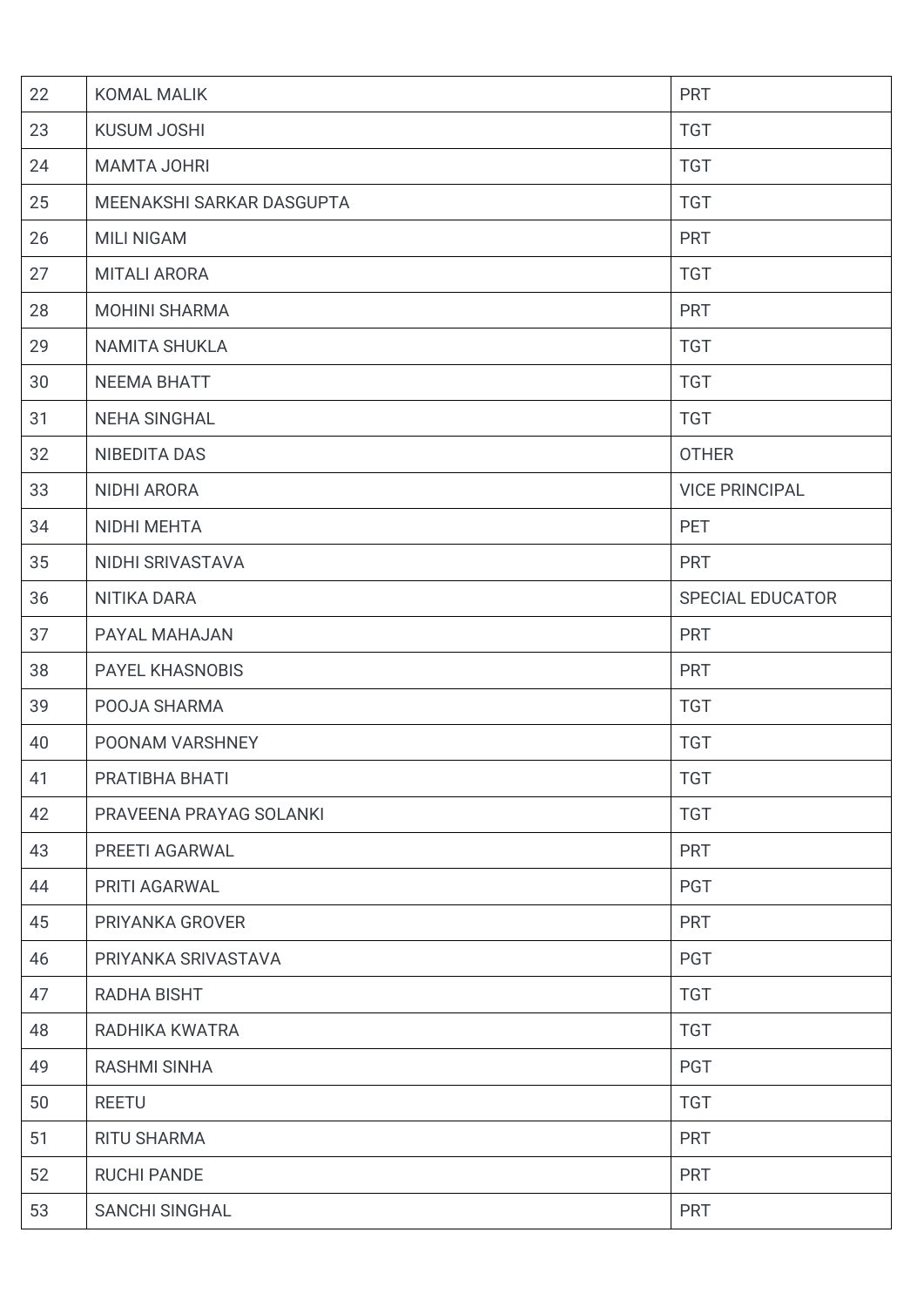| 54                                                                                                                                                      | SANGEETA JAISWAL        | <b>PGT</b> |
|---------------------------------------------------------------------------------------------------------------------------------------------------------|-------------------------|------------|
| 55                                                                                                                                                      | <b>SHALVI GUPTA</b>     | <b>TGT</b> |
| 56                                                                                                                                                      | SHERIN JOSEPH           | <b>TGT</b> |
| 57                                                                                                                                                      | <b>SHIKHA VIG</b>       | <b>PRT</b> |
| 58                                                                                                                                                      | SHIPRA BHATNAGAR        | <b>PRT</b> |
| 59                                                                                                                                                      | <b>SHUBHI GOEL</b>      | <b>TGT</b> |
| 60                                                                                                                                                      | <b>SONAL NIGAM</b>      | <b>TGT</b> |
| 61                                                                                                                                                      | <b>SONIA DAS</b>        | <b>PRT</b> |
| 62                                                                                                                                                      | <b>SONIA TANEJA</b>     | <b>PRT</b> |
| 63                                                                                                                                                      | <b>SUSHMA SAINI</b>     | <b>TGT</b> |
| 64                                                                                                                                                      | <b>SWATI AGARWAL</b>    | <b>TGT</b> |
| 65                                                                                                                                                      | <b>VANDANA SHARMA</b>   | <b>PGT</b> |
| 66                                                                                                                                                      | <b>VINITA SINGH</b>     | <b>PRT</b> |
| Title of Programme: Selection of Effective Teaching-Learning Material<br>Schedule: 25/04/2022:16:00-25/04/2022:17:00<br>Venue: Online Session, Internet |                         |            |
| $\mathbf{1}$                                                                                                                                            | <b>ABHA JHA</b>         | <b>TGT</b> |
| $\overline{2}$                                                                                                                                          | <b>ALKA GUPTA</b>       | <b>PRT</b> |
| $\sqrt{3}$                                                                                                                                              | <b>ALKA MEHRA</b>       | <b>TGT</b> |
| 4                                                                                                                                                       | <b>ALPANA TYAGI</b>     | <b>PGT</b> |
| 5                                                                                                                                                       | ANGELA GOMES            | <b>TGT</b> |
| 6                                                                                                                                                       | <b>ANJALI BAMETA</b>    | <b>PRT</b> |
| $\overline{7}$                                                                                                                                          | <b>ANJU JAGGI</b>       | <b>PRT</b> |
| 8                                                                                                                                                       | <b>ANU HANDA</b>        | <b>TGT</b> |
| 9                                                                                                                                                       | <b>ARCHANA KHARE</b>    | <b>PRT</b> |
| 10                                                                                                                                                      | <b>BABITA SHARMA</b>    | <b>PGT</b> |
| 11                                                                                                                                                      | <b>BEENAM SHARMA</b>    | <b>TGT</b> |
| 12                                                                                                                                                      | BHAWNA MAHAJAN          | <b>PGT</b> |
| 13                                                                                                                                                      | <b>CHARU BHATNAGAR</b>  | <b>PRT</b> |
| 14                                                                                                                                                      | <b>DEEPTI BANERJEE</b>  | <b>TGT</b> |
| 15                                                                                                                                                      | <b>DEEPTI SATI</b>      | <b>TGT</b> |
| 16                                                                                                                                                      | <b>GEETA CHOUDHARY</b>  | <b>PET</b> |
| 17                                                                                                                                                      | <b>GEETA MENDIRATTA</b> | <b>PRT</b> |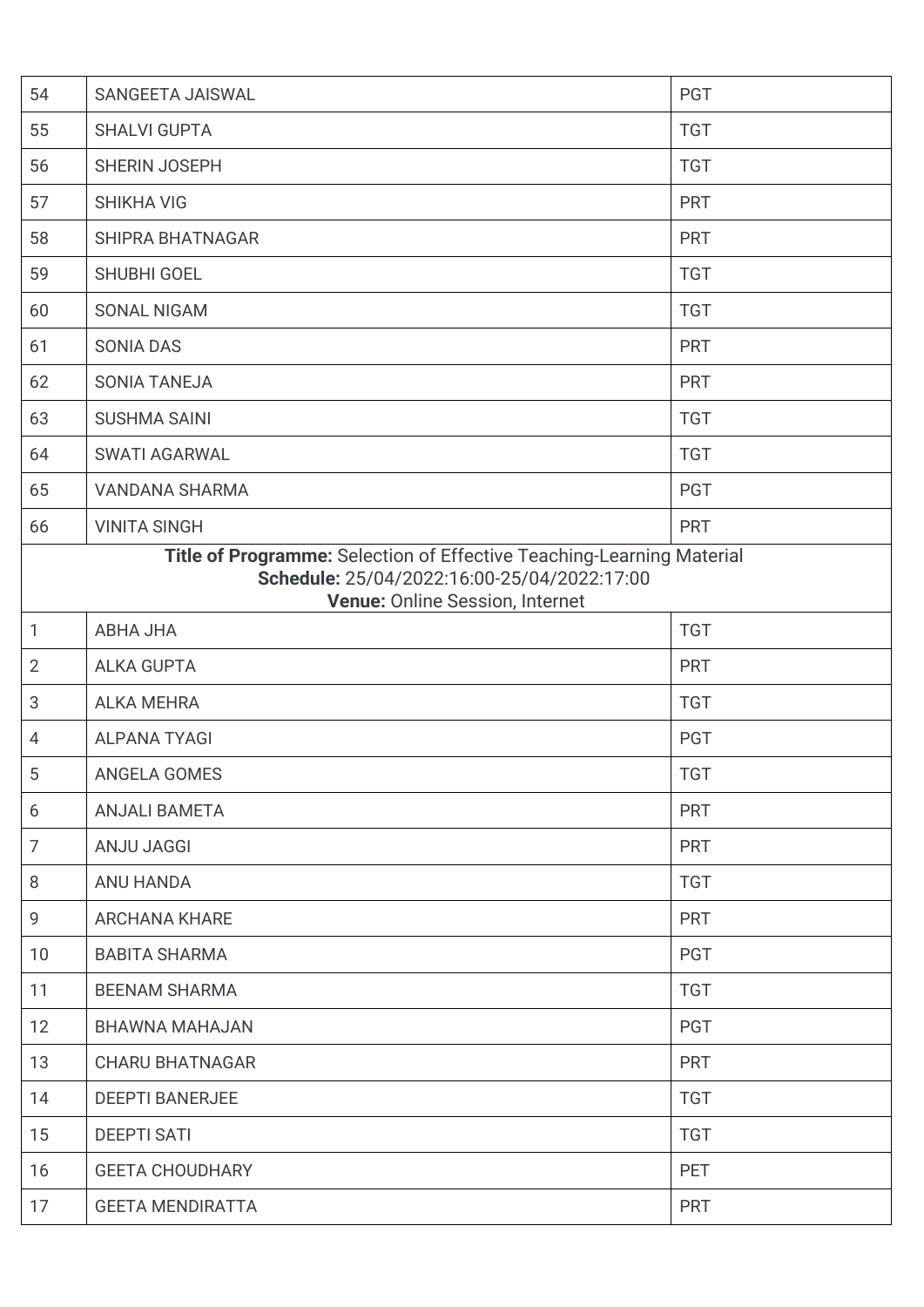| 18 | <b>ILA MALAKAR</b>        | <b>PRT</b>              |
|----|---------------------------|-------------------------|
| 19 | <b>ISHA KAPILA</b>        | <b>PGT</b>              |
| 20 | <b>JYOTI SAXENA</b>       | <b>TGT</b>              |
| 21 | <b>KANIKA VIG</b>         | <b>TGT</b>              |
| 22 | <b>KAVITA BAKSHI</b>      | <b>TGT</b>              |
| 23 | <b>KOMAL MALIK</b>        | <b>PRT</b>              |
| 24 | <b>KUSUM JOSHI</b>        | <b>TGT</b>              |
| 25 | <b>MAMTA JOHRI</b>        | <b>TGT</b>              |
| 26 | MEENAKSHI SARKAR DASGUPTA | <b>TGT</b>              |
| 27 | <b>MILI NIGAM</b>         | <b>PRT</b>              |
| 28 | <b>MITALI ARORA</b>       | <b>TGT</b>              |
| 29 | <b>MOHINI SHARMA</b>      | <b>PRT</b>              |
| 30 | <b>NAMITA SHUKLA</b>      | <b>TGT</b>              |
| 31 | <b>NEEMA BHATT</b>        | <b>TGT</b>              |
| 32 | <b>NEHA SINGHAL</b>       | <b>TGT</b>              |
| 33 | NIBEDITA DAS              | <b>OTHER</b>            |
| 34 | NIDHI ARORA               | <b>VICE PRINCIPAL</b>   |
| 35 | NIDHI MEHTA               | <b>PET</b>              |
| 36 | NIDHI SRIVASTAVA          | <b>PRT</b>              |
| 37 | NITIKA DARA               | <b>SPECIAL EDUCATOR</b> |
| 38 | PAYAL MAHAJAN             | <b>PRT</b>              |
| 39 | <b>PAYEL KHASNOBIS</b>    | <b>PRT</b>              |
| 40 | POOJA SHARMA              | <b>TGT</b>              |
| 41 | POONAM VARSHNEY           | <b>TGT</b>              |
| 42 | PRATIBHA BHATI            | <b>TGT</b>              |
| 43 | PRAVEENA PRAYAG SOLANKI   | <b>TGT</b>              |
| 44 | PREETI AGARWAL            | <b>PRT</b>              |
| 45 | PRITI AGARWAL             | <b>PGT</b>              |
| 46 | PRIYANKA GROVER           | <b>PRT</b>              |
| 47 | <b>RADHA BISHT</b>        | <b>TGT</b>              |
|    |                           |                         |
| 48 | RADHIKA KWATRA            | <b>TGT</b>              |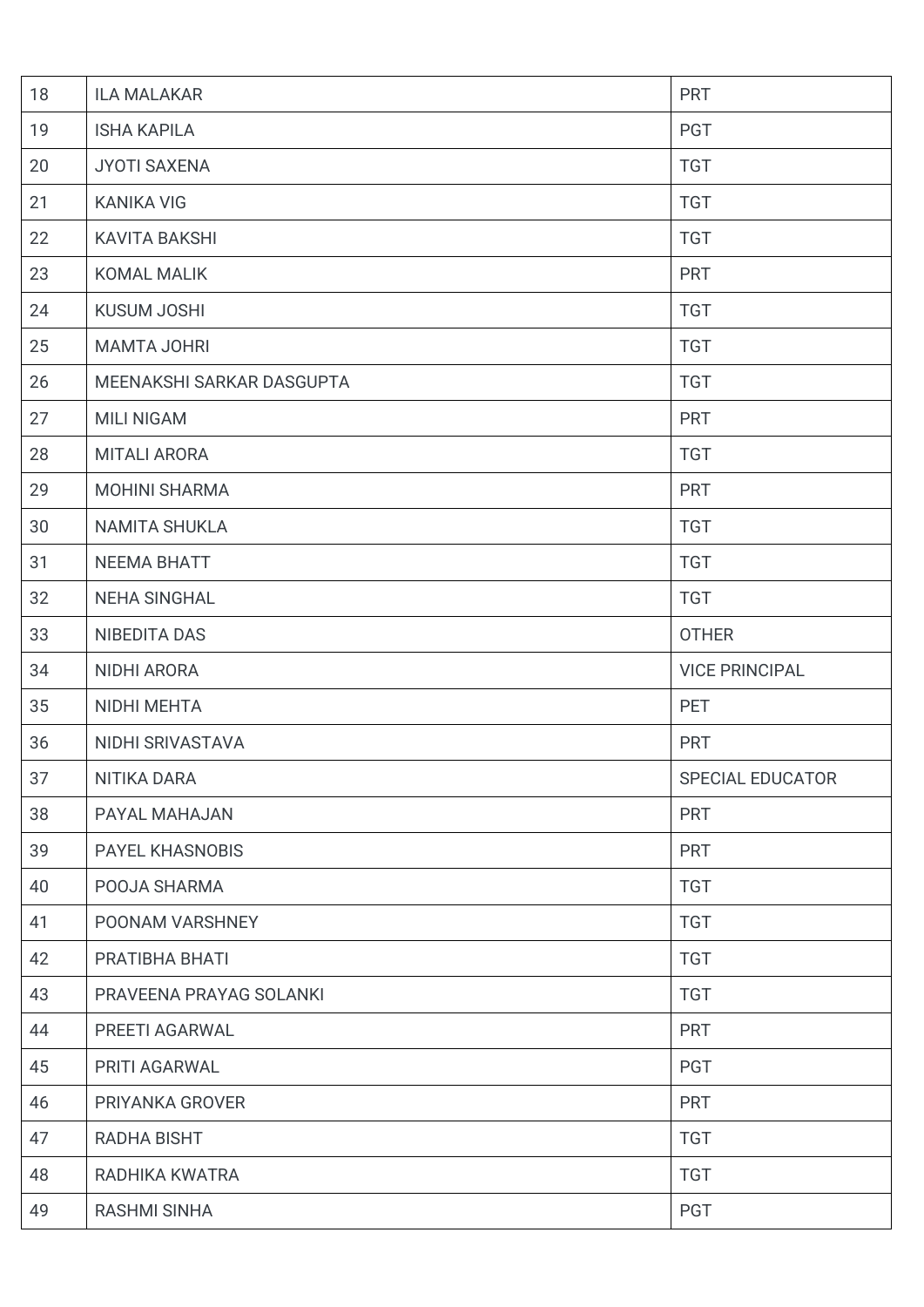| 50             | <b>REETU</b>                                                                                  | <b>TGT</b> |
|----------------|-----------------------------------------------------------------------------------------------|------------|
| 51             | <b>RITU SHARMA</b>                                                                            | <b>PRT</b> |
| 52             | <b>RUCHI PANDE</b>                                                                            | <b>PRT</b> |
| 53             | SANCHI SINGHAL                                                                                | <b>PRT</b> |
| 54             | SANGEETA JAISWAL                                                                              | PGT        |
| 55             | <b>SHALVI GUPTA</b>                                                                           | <b>TGT</b> |
| 56             | SHERIN JOSEPH                                                                                 | <b>TGT</b> |
| 57             | <b>SHIKHA VIG</b>                                                                             | <b>PRT</b> |
| 58             | SHIPRA BHATNAGAR                                                                              | <b>PRT</b> |
| 59             | <b>SHUBHI GOEL</b>                                                                            | <b>TGT</b> |
| 60             | SHWETA BHARDWAJ                                                                               | <b>TGT</b> |
| 61             | <b>SONAL NIGAM</b>                                                                            | <b>TGT</b> |
| 62             | <b>SONIA DAS</b>                                                                              | <b>PRT</b> |
| 63             | <b>SONIA TANEJA</b>                                                                           | <b>PRT</b> |
| 64             | <b>SUSHMA SAINI</b>                                                                           | <b>TGT</b> |
| 65             | <b>SWATI AGARWAL</b>                                                                          | <b>TGT</b> |
| 66             | <b>VANDANA SHARMA</b>                                                                         | <b>PGT</b> |
| 67             | <b>VINITA SINGH</b>                                                                           | <b>PRT</b> |
|                | Title of Programme: Career Guidance in Schools<br>Schedule: 29/04/2022:15:00-29/04/2022:16:00 |            |
|                | Venue: Online Session, Internet                                                               |            |
| $\mathbf{1}$   | <b>ABHA JHA</b>                                                                               | <b>TGT</b> |
| $\overline{2}$ | <b>ALKA GUPTA</b>                                                                             | <b>PRT</b> |
| 3              | <b>ALKA MEHRA</b>                                                                             | <b>TGT</b> |
| 4              | <b>ALPANA TYAGI</b>                                                                           | <b>PGT</b> |
| 5              | ANGELA GOMES                                                                                  | <b>TGT</b> |
| 6              | <b>ANJALI BAMETA</b>                                                                          | <b>PRT</b> |
| $\overline{7}$ | <b>ANJU JAGGI</b>                                                                             | <b>PRT</b> |
| 8              | ANU HANDA                                                                                     | <b>TGT</b> |
| 9              | <b>ARCHANA KHARE</b>                                                                          | <b>PRT</b> |
| 10             | <b>BABITA SHARMA</b>                                                                          | <b>PGT</b> |
| 11             | <b>BEENAM SHARMA</b>                                                                          | <b>TGT</b> |
| 12             | BHAWNA MAHAJAN                                                                                | <b>PGT</b> |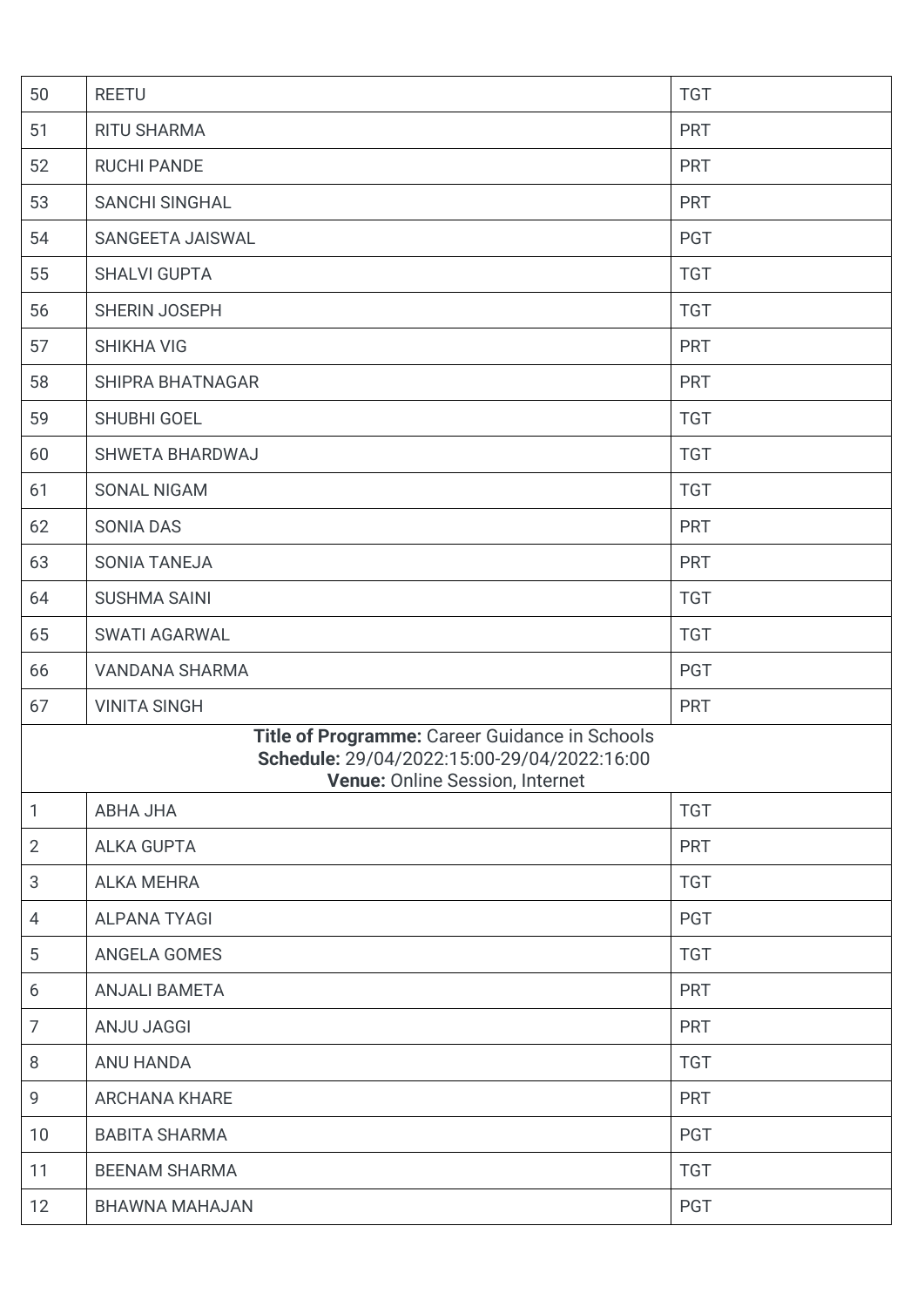| 13 | <b>CHARU BHATNAGAR</b>    | <b>PRT</b>              |
|----|---------------------------|-------------------------|
| 14 | <b>DEEPTI BANERJEE</b>    | <b>TGT</b>              |
| 15 | <b>DEEPTI SATI</b>        | <b>TGT</b>              |
| 16 | <b>GEETA CHOUDHARY</b>    | PET                     |
| 17 | <b>GEETA MENDIRATTA</b>   | <b>PRT</b>              |
| 18 | <b>ILA MALAKAR</b>        | <b>PRT</b>              |
| 19 | <b>ISHA KAPILA</b>        | <b>PGT</b>              |
| 20 | <b>JYOTI SAXENA</b>       | <b>TGT</b>              |
| 21 | <b>KANIKA VIG</b>         | <b>TGT</b>              |
| 22 | <b>KAVITA BAKSHI</b>      | <b>TGT</b>              |
| 23 | <b>KOMAL MALIK</b>        | <b>PRT</b>              |
| 24 | <b>KUSUM JOSHI</b>        | <b>TGT</b>              |
| 25 | <b>MAMTA JOHRI</b>        | <b>TGT</b>              |
| 26 | MEENAKSHI SARKAR DASGUPTA | <b>TGT</b>              |
| 27 | <b>MILI NIGAM</b>         | <b>PRT</b>              |
| 28 | <b>MITALI ARORA</b>       | <b>TGT</b>              |
| 29 | <b>MOHINI SHARMA</b>      | <b>PRT</b>              |
| 30 | <b>NAMITA SHUKLA</b>      | <b>TGT</b>              |
| 31 | <b>NEEMA BHATT</b>        | <b>TGT</b>              |
| 32 | <b>NEHA SINGHAL</b>       | <b>TGT</b>              |
| 33 | <b>NIBEDITA DAS</b>       | <b>OTHER</b>            |
| 35 | NIDHI ARORA               | <b>VICE PRINCIPAL</b>   |
| 36 | NIDHI MEHTA               | <b>PET</b>              |
| 37 | NIDHI SRIVASTAVA          | <b>PRT</b>              |
| 38 | NITIKA DARA               | <b>SPECIAL EDUCATOR</b> |
| 39 | PAYAL MAHAJAN             | <b>PRT</b>              |
| 40 | <b>PAYEL KHASNOBIS</b>    | <b>PRT</b>              |
| 41 | POOJA SHARMA              | <b>TGT</b>              |
| 42 | POONAM VARSHNEY           | <b>TGT</b>              |
| 43 | PRATIBHA BHATI            | <b>TGT</b>              |
| 44 | PRAVEENA PRAYAG SOLANKI   | <b>TGT</b>              |
| 45 | PREETI AGARWAL            | <b>PRT</b>              |